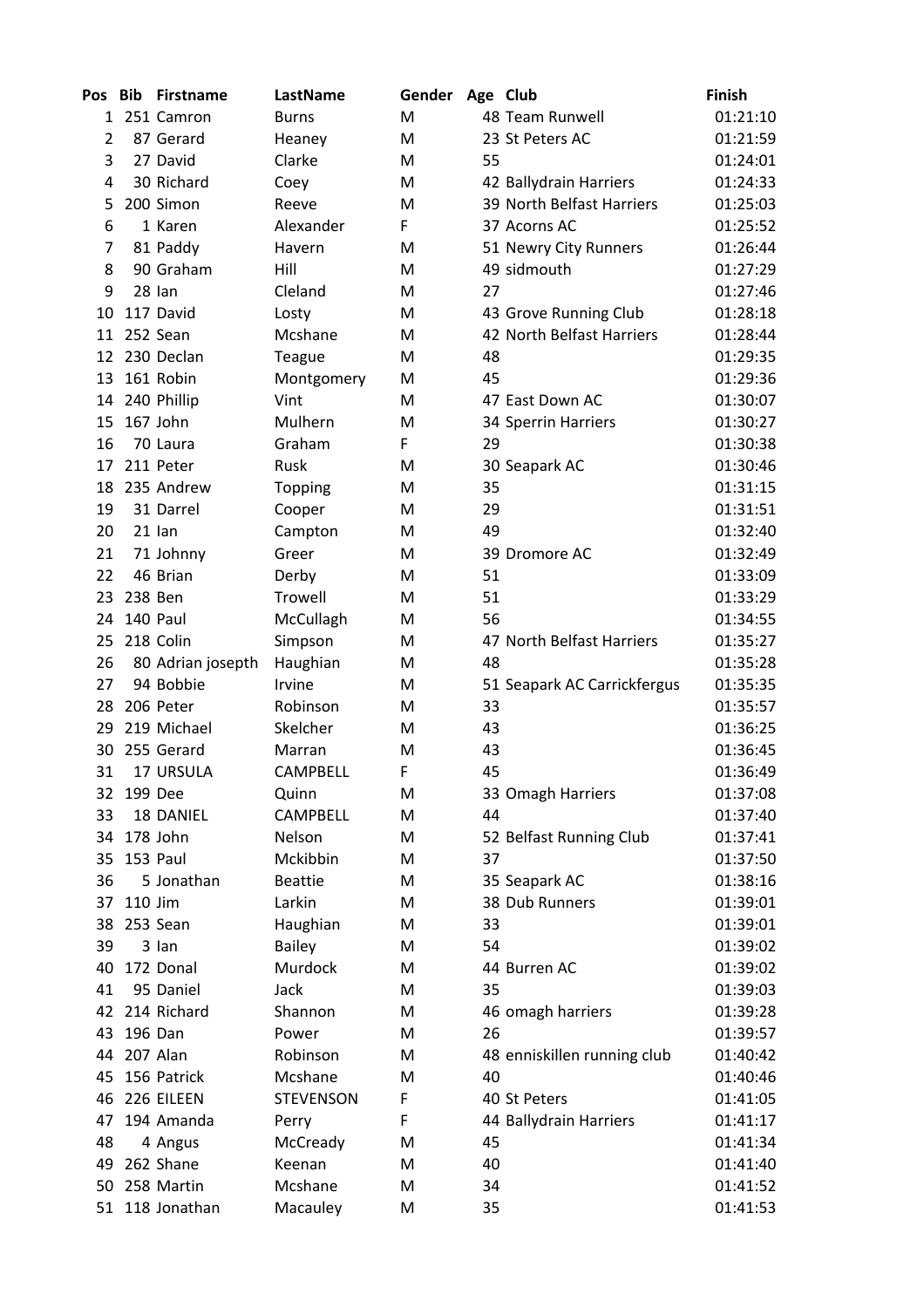| 52  |                | 43 Colin          | Dalton          | M | 39                        | 01:41:56 |
|-----|----------------|-------------------|-----------------|---|---------------------------|----------|
| 53  |                | 108 David         | Lambon          | M | 48                        | 01:42:07 |
| 54  |                | 186 Hugh          | Oram            | M | 40 Murlough AC            | 01:42:07 |
| 55  |                | 50 Sharon         | Duffy           | F | 36                        | 01:42:09 |
| 56  |                | 193 Stephen       | Pepper          | M | 41                        | 01:42:22 |
| 57  |                | 210 Neville       | Ross            | M | 39                        | 01:42:27 |
| 58  |                | 164 Derek         | Moorhead        | M | 48                        | 01:42:59 |
| 59  |                | 74 Mark           | Hamill          | M | 51 Dub Runners            | 01:43:23 |
| 60  |                | 116 Sean          | Looby           | M | 36 Murlough AC            | 01:43:37 |
| 61  |                | 40 Damien         | Cunningham      | M | 50                        | 01:43:39 |
| 62  |                | 103 Arkadiusz     | Kamyk           | M | 33                        | 01:43:42 |
| 63  |                | 148 Brian         | Mcgivern        | M | 43 Burren ac              | 01:43:45 |
| 64  |                | 49 Eunan          | Donnelly        | M | 37                        | 01:44:04 |
| 65  |                | 52 Andrew         | Evans           | M | 35 Ballydrain harriers    | 01:44:09 |
| 66  |                | 97 Amanda         | Jackson         | F | 40 Ballydrain Harriers    | 01:44:12 |
| 67  |                | 98 Wesley         | Jameson         | M | 35                        | 01:44:24 |
| 68  |                | 120 Mary          | Mackin          | F | 60 Dromore Ac             | 01:44:29 |
| 69  |                | 174 Robert        | Murray          | M | 45 Seapark AC             | 01:44:32 |
| 70  |                | 68 Andy           | Gibson          | M | 21 100 Marathon Club      | 01:44:40 |
| 71  |                | 69 Robin          | Gillespie       | M | 42 N/A                    | 01:45:01 |
| 72  |                | 173 Eamon         | Murphy          | M | 47 Slieve Gullion Runners | 01:45:06 |
| 73  |                | 73 Jerome         | Hamill          | M | 36                        | 01:45:19 |
| 74  |                | 204 Jamie         | Ritchie         | M | 27                        | 01:45:27 |
| 75  |                | 20 Jim            | Campbell        | M | 41                        | 01:45:31 |
| 76  |                | 165 Stephen       | Morris          | M | 41                        | 01:45:36 |
| 77  |                | 92 Sam            | Hogg            | M | 70 Lagan Valley AC        | 01:45:45 |
| 78  |                | 32 Gillian        | Cordner         | F | 40 Seapark ac             | 01:46:15 |
| 79  |                | 59 Drew           | Fowler          | M | 31                        | 01:46:41 |
| 80  |                | 115 Gillian       | Logan           | F | 31 Larne AC               | 01:46:41 |
| 81  |                | <b>72 LEE</b>     | Griffiths       | M | 49                        | 01:46:45 |
| 82  |                | 234 Brian         | Todd            | M | 63 Orangegrove            | 01:47:07 |
| 83  |                | 162 Paul          | Moore           | M | 49 St Peters Lurgan       | 01:47:10 |
| 84  | <b>221 Sue</b> |                   | Small           | F | 38                        | 01:47:19 |
| 85  |                | 101 Drew          | Johnston        | M | 37                        | 01:47:20 |
| 86  |                | 60 Dave           | Fulcher         | M | 57 Murlough AC            | 01:47:31 |
| 87  |                | 232 Robert        | Thompson        | M | 33                        | 01:47:47 |
| 88  |                | 257 Greg          | Sheulin         | M | 19                        | 01:47:52 |
| 89  |                | 181 Michael       | O'Donoghue      | M | 40 Orangegrove AC         | 01:47:56 |
| 90  |                | 58 Shane          | Foley           | M | 32                        | 01:48:01 |
| 91  |                | 122 Lyndsey Jayne | Magowan         | F | 29                        | 01:48:40 |
| 92  |                | 24 Marcella       | Cassidy         | F | 29                        | 01:48:45 |
| 93  |                | 54 Colm           | Fearon          | M | 50 Newry City Runners     | 01:49:15 |
| 94  |                | 160 Emma          | Moley           | F | 30 clubpulse              | 01:49:15 |
| 95  |                | 248 Ciaran        | Wright          | M | 32                        | 01:49:18 |
| 96  |                | 11 Natalie        | <b>Bowbanks</b> | F | 34                        | 01:49:24 |
| 97  |                | 143 BRIAN         | <b>MCDONALD</b> | M | 30 mallusk harriers       | 01:49:24 |
| 98  |                | 113 Michael       | Lindon          | M | 43                        | 01:49:26 |
| 99  |                | 47 Alan           | Dew             | M | 34                        | 01:49:37 |
| 100 |                | 147 Chris         | McGimpsey       | M | 45                        | 01:49:37 |
| 101 |                | 191 Allan         | Ovens           | M | 48                        | 01:50:00 |
| 102 |                | 104 Damian        | Kearney         | M | 35 Bannside Crossfit      | 01:50:01 |
|     |                | 103 135 Andy      | McCleane        | M | 28                        | 01:50:01 |
|     |                |                   |                 |   |                           |          |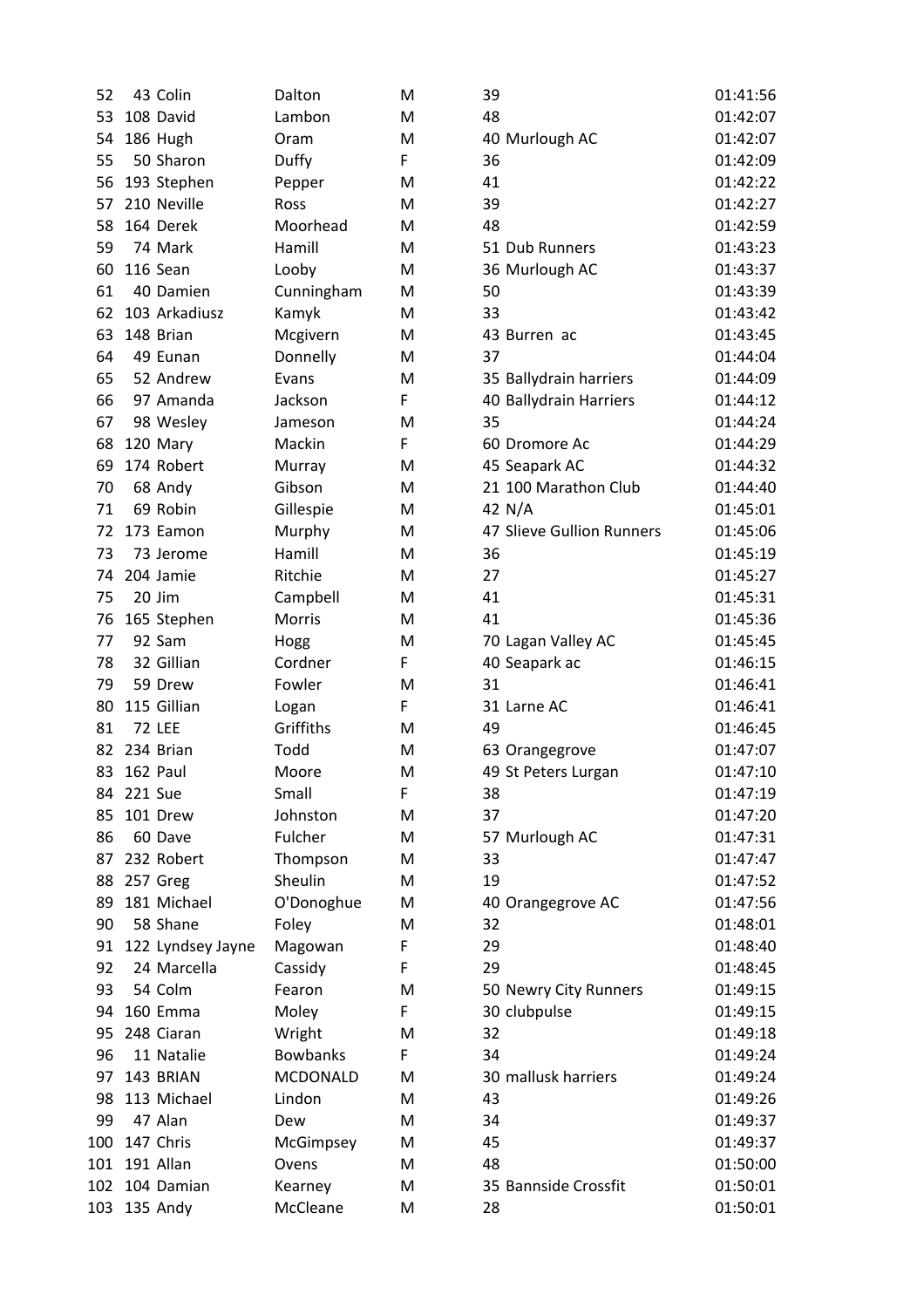| 104 |         | 42 Neil         | Curran           | M | 39                        | 01:50:16 |
|-----|---------|-----------------|------------------|---|---------------------------|----------|
| 105 |         | 151 Gerry       | Mcguckin         | м | 57                        | 01:50:22 |
| 106 |         | 8 Stephen       | <b>Black</b>     | M | 45 Dromore AC             | 01:50:23 |
| 107 |         | 237 Tim         | Townsend         | M | 53 Road Runners Club      | 01:50:29 |
| 108 |         | 91 Jason        | Hill             | M | 42 North East Runners     | 01:50:30 |
| 109 |         | 38 Mark         | Crothers         | M | 41                        | 01:50:33 |
| 110 |         | 201 Gareth      | Reilly           | M | 39 NICSAC                 | 01:50:35 |
| 111 |         | 56 Martene      | Fitzgerald       | F | 35                        | 01:50:40 |
| 112 |         | 39 John         | Culpin           | M | 45                        | 01:50:56 |
| 113 |         | 112 Mark        | Lieghio          | M | 44 St Peters ac           | 01:51:18 |
| 114 |         | 224 Michael     | Snoddy           | M | 57 Jog Moira              | 01:51:33 |
| 115 |         | 159 Simon       | Moffett          | M | <b>41 BELFAST RUNNING</b> | 01:52:23 |
| 116 |         | 202 Robert      | Reynolds         | M | 46                        | 01:52:28 |
| 117 |         | 7 Jonathon      | Bell             | M | 33 Seapark ac             | 01:52:45 |
| 118 |         | 25 Darren       | Caulfield        | M | 33                        | 01:52:50 |
| 119 |         | 150 Graeme      | McGowan          | M | 32                        | 01:53:02 |
| 120 |         | 126 John        | Manley           | M | 50 Home                   | 01:53:27 |
| 121 |         | 66 David        | Garey            | M | 53 Newry City Runners     | 01:53:29 |
| 122 |         | 177 James       | McNally          | M | 47 Beery triathlon club   | 01:53:29 |
| 123 |         | 64 Karen        | Galpin           | F | 53 Almost Athletes        | 01:53:32 |
| 124 |         | 102 Clifford    | Jones            | M | 48                        | 01:53:34 |
| 125 |         | 198 Mirek       | Pyrsz            | M | 32                        | 01:53:54 |
| 126 | 158 Seb |                 | Mingout          | M | 42                        | 01:53:56 |
| 127 |         | 259 Cecelia     | McCutcheon       | F | 36                        | 01:54:01 |
| 128 |         | 190 Aidan       | Ormsby           | M | 40                        | 01:54:46 |
| 129 |         | 188 STEVEN      | <b>ORMSBY</b>    | M | 37                        | 01:54:49 |
| 130 |         | 129 Michael     | McAuley          | M | 37 Mallusk Harriers       | 01:55:05 |
| 131 |         | 93 Aine         | Hughes           | F | 28                        | 01:55:11 |
| 132 |         | 216 James       | Sheridan         | M | 30 Dub Runners            | 01:55:26 |
| 133 |         | 205 Graham      | Robertson        | M | 39                        | 01:55:40 |
| 134 |         | 245 Katrina     | Williams         | F | 38                        | 01:55:43 |
| 135 |         | 100 RONNIE      | <b>JOHNSTON</b>  | M | 53 ENNISKILLEN            | 01:55:45 |
| 136 |         | 132 Jane        | McCann           | F | 25                        | 01:55:47 |
| 137 |         | 77 Andrew       | Hanna            | M | 38                        | 01:55:56 |
| 138 |         | 170 Jenny       | Mullan           | F | 41                        | 01:56:32 |
| 139 | 215 Cat |                 | Shatwell         | F | 47 Team Runwell           | 01:56:35 |
| 140 |         | 176 Brian       | Murray           | M | 35 Team Abby              | 01:56:42 |
| 141 |         | 119 Rachel      | Macauley         | F | 33 Rathfriland Runners    | 01:56:57 |
|     |         | 142 146 Michael | McGahon          | M | 33                        | 01:57:20 |
| 143 |         | 229 Darren      | Taggart          | M | 29 Mallusk Harriers       | 01:57:25 |
| 144 |         | 63 Paul         | Galloway         | M | 48 NORTH DOWN AC          | 01:57:55 |
| 145 |         | 111 Ralph       | Lavery           | M | 37                        | 01:57:56 |
| 146 |         | 187 Barry       | O'Reilly         | M | 44                        | 01:58:03 |
| 147 |         | 139 Eimear      | McCracken        | F | 33 Newry City Runners     | 01:58:05 |
| 148 |         | 96 Eileen       | Jack             | F | 29 Beechmount Harriers    | 01:58:11 |
| 149 |         | 133 Claire      | McCann           | F | 31                        | 01:58:14 |
| 150 |         | 89 Stephanie    | Henry            | F | 39 Sperrin Harriers       | 01:58:16 |
| 151 |         | 53 Damian       | Fay              | M | 33                        | 01:58:18 |
| 152 |         | 250 Brain       | <b>STEVENSON</b> | M | 44                        | 01:58:18 |
| 153 |         | 228 Gillian     | Strudwick        | F | 39 Seapark AC             | 01:58:28 |
|     |         | 154 125 Brendan | Malone           | M | 36                        | 01:58:33 |
| 155 |         | 195 Michael     | Power            | M | 51 Murlough               | 01:58:40 |
|     |         |                 |                  |   |                           |          |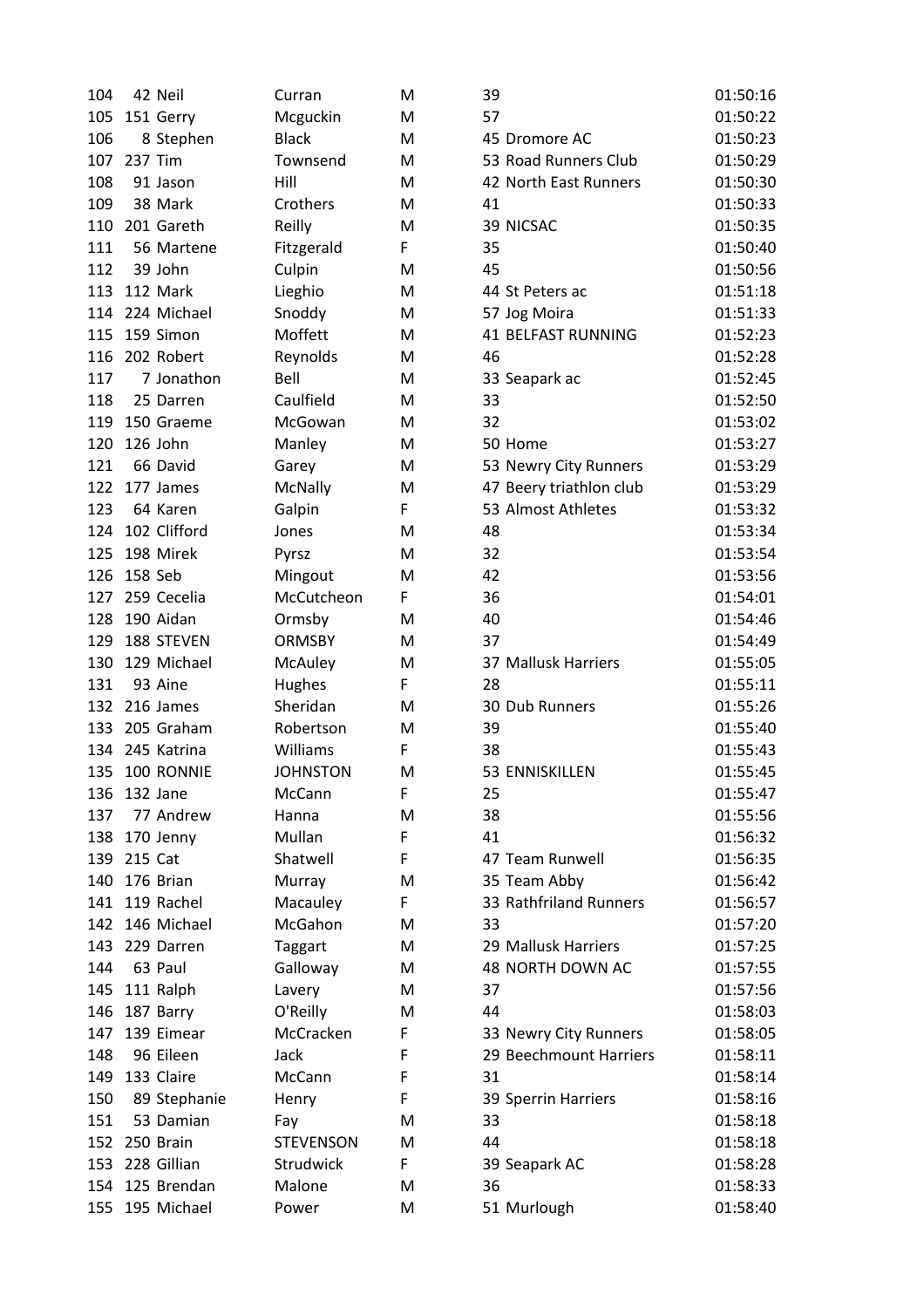| 156 |           | <b>16 ALISTAIR</b> | <b>CAIRNS</b>  | M | 45                         | 01:58:56 |
|-----|-----------|--------------------|----------------|---|----------------------------|----------|
| 157 |           | 217 Claire         | Shields        | F | 36                         | 01:59:05 |
| 158 |           | 241 Binne          | <b>Vries</b>   | M | 51                         | 01:59:09 |
| 159 |           | 209 Dessie         | Rooney         | M | 53                         | 01:59:28 |
| 160 |           | 189 Declan         | Ormsby         | M | 39                         | 01:59:35 |
| 161 | 157 Lisa  |                    | Milligan       | F | 45 Home                    | 01:59:41 |
|     |           | 162 254 MArk       | Canavan        | M | 34 clubpulse               | 01:59:46 |
| 163 |           | 239 Marv           | Van Niekerk    | м | 41 Belfast Running Club    | 01:59:52 |
| 164 |           | 220 David          | Sleith         | M | 44 NYRR                    | 01:59:53 |
| 165 | 184 Liz   |                    | O'Hagan        | F | 44 East Down               | 02:00:03 |
| 166 |           | 244 Mark           | Welsh          | M | 41 Seapark AC              | 02:00:12 |
| 167 | 123 Lisa  |                    | Maguire        | F | 35                         | 02:00:14 |
| 168 |           | 231 Patricia       | Thompson       | F | 47 St Peters AC            | 02:00:23 |
| 169 |           | 137 Charlie        | McCormick      | M | 45 Seapark AC              | 02:00:24 |
| 170 |           | 138 Angela         | McCormick      | F | 44 Seapark AC              | 02:00:24 |
| 171 | 130 John  |                    | Mcbride        | M | 60                         | 02:00:26 |
| 172 |           | 121 Attracta       | Magennis       | F | 48 Newry city Runners      | 02:00:44 |
| 173 |           | 249 Catherine      | Miskelly       | F | 33 Crossgar Harriers       | 02:01:10 |
| 174 |           | 185 Michael        | Ohare          | M | 55                         | 02:01:26 |
| 175 |           | 23 Neil            | Casey          | M | <b>39 NCR</b>              | 02:01:31 |
| 176 |           | 48 Kathleen        | Diamond        | F | 39                         | 02:02:11 |
| 177 |           | 171 Jennifer       | Mulvenna       | F | 29                         | 02:02:14 |
| 178 | 168 Jim   |                    | Mulholland     | M | 37                         | 02:02:26 |
| 179 | 166 lan   |                    | Morrow         | M | 30                         | 02:02:45 |
| 180 |           | 22 Micheal         | Carlisle       | M | 53 Club Pulse Runners      | 02:03:00 |
|     |           | 181 233 Marty      | Timlin         | M | 47                         | 02:03:24 |
| 182 | 106 Jet   |                    | Klomp          | F | 50                         | 02:03:39 |
| 183 |           | 212 Robert         | Schulte        | M | 50                         | 02:03:39 |
| 184 |           | 256 Christine      | Murray         | F | 45 county antrim harriers  | 02:03:51 |
| 185 |           | 9 Laura            | Boden          | F | 21                         | 02:04:05 |
| 186 |           | 163 Irvine         | Moorehead      | M | 66                         | 02:04:24 |
| 187 |           | 247 Diane          | Woods          | F | 51                         | 02:04:31 |
| 188 |           | 33 Verity          | Cornford       | F | 37 Orangegrove             | 02:04:45 |
| 189 | 142 Ruth  |                    | McDade         | F | 28 Gazelle runners belfast | 02:04:55 |
| 190 |           | 79 John            | Harper         | M | 44                         | 02:05:03 |
| 191 |           | 141 Emma           | McDade         | F | 36 Gazelle runners Belfast | 02:05:10 |
| 192 |           | 67 Mark            | Gaskin         | M | 32 newry City runners      | 02:05:52 |
| 193 |           | 78 Neill           | Harper         | M | 45 Seapark AC              | 02:05:56 |
| 194 |           | 29 Gerard          | Cochrane       | M | 30                         | 02:06:02 |
| 195 |           | 99 Simon           | Jenkinson      | M | 27                         | 02:07:08 |
| 196 | 105 Lynn  |                    | Kerr           | F | 34                         | 02:07:09 |
| 197 | 149 Paul  |                    | McGivern       | M | 40 Burren                  | 02:07:54 |
| 198 |           | 109 Jason          | Lanyon         | M | 45                         | 02:09:01 |
| 199 |           | 65 John            | Galpin         | M | 58 Almost Athletes         | 02:09:14 |
| 200 | 203 Clare |                    | Rimmer         | F | 38 Jog Moira               | 02:09:52 |
| 201 |           | 134 Joanne         | McCauley       | F | 41 St. Peters AC, Lurgan   | 02:10:35 |
| 202 |           | 36 Grainne         | Crilly         | F | 47 st Peters AC Lurgan     | 02:10:39 |
| 203 |           | 144 Evelyn N       | McDowell       | F | 51                         | 02:10:42 |
| 204 |           | 26 Sarah           | Chapa          | F | 28                         | 02:10:44 |
| 205 |           | 263 Conall         | Bell           | M | 31                         | 02:10:59 |
| 206 |           | 6 Jennifer         | <b>Beckett</b> | F | 49                         | 02:11:00 |
| 207 |           | 152 David          | McIvor         | M | 48                         | 02:11:33 |
|     |           |                    |                |   |                            |          |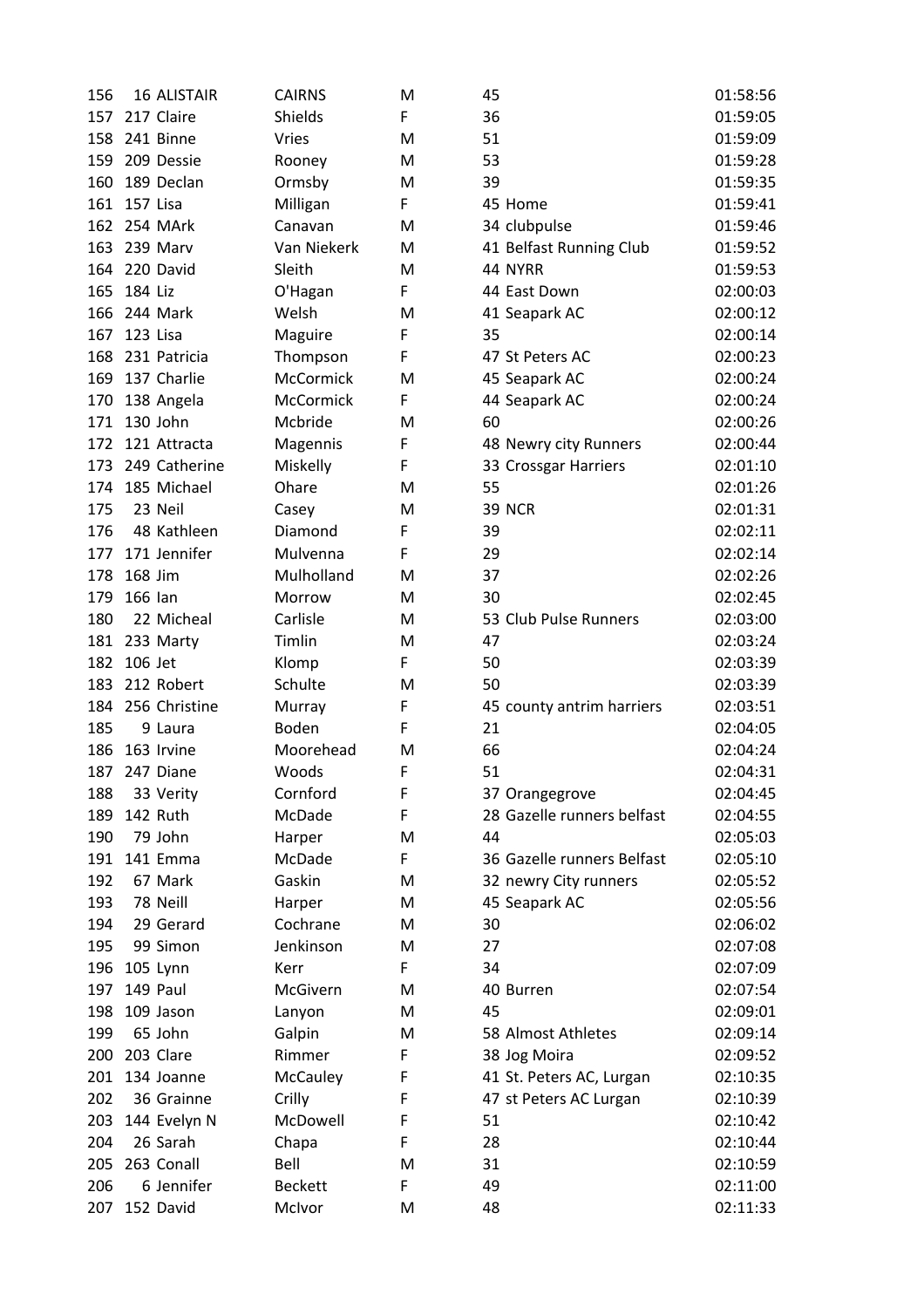|     | 208 169 Laura     | Mulholland     | F | 23 St.Peters AC           | 02:11:33 |
|-----|-------------------|----------------|---|---------------------------|----------|
| 209 | 127 Wilson        | McAlister      | M | 55 Jog Moira              | 02:11:46 |
| 210 | 2 Elaine          | <b>Bailey</b>  | F | 48                        | 02:12:58 |
| 211 | 88 Julie          | Henry          | F | 41                        | 02:13:03 |
|     | 212 222 Jim       | Smiley         | M | 44                        | 02:13:03 |
|     | 213 242 Karen     | Walsh          | F | 26                        | 02:13:12 |
| 214 | 82 Julie          | Hayes          | F | 38                        | 02:14:13 |
|     | 215 260 Matthew   | O'Hare         | м | 53                        | 02:14:21 |
|     | 216 225 Rachel    | Stanley        | F | 31                        | 02:14:23 |
|     | 217 246 Donna     | Wills Hughes   | F | 36                        | 02:14:23 |
| 218 | 19 Janet          | Campbell       | F | 44                        | 02:14:45 |
| 219 | 45 Colleen C McL  | <b>DAWSON</b>  | F | 42                        | 02:15:25 |
| 220 | 208 Kathryn       | Robinson Getty | F | 34 Jog Moira              | 02:15:27 |
| 221 | 15 Vicki          | Caddy          | F | 42                        | 02:15:31 |
| 222 | 154 Ronnie        | Mcmurdie       | M | 40                        | 02:16:21 |
| 223 | 35 Robert         | Creagmile      | M | 43                        | 02:17:00 |
| 224 | 83 Julia          | Hayes          | F | 29                        | 02:18:45 |
| 225 | 107 Trevor        | Lamb           | M | 42 Seapark AC             | 02:18:52 |
| 226 | 155 Alastair      | McNair         | M | 28                        | 02:19:39 |
| 227 | 179 Paula         | Nkuli          | F | 21                        | 02:19:42 |
| 228 | 14 Judith         | <b>Bracken</b> | F | 40 Jog Moira              | 02:20:01 |
| 229 | 41 Elaine         | Cunningham     | F | 37 Belfast Running Club   | 02:20:14 |
| 230 | 76 Andrew         | Hanna          | M | 31                        | 02:20:21 |
|     | 231 243 Alison    | Welsh          | F | 36 Seapark AC             | 02:20:21 |
|     | 232 182 Nigel     | Officer        | M | 47                        | 02:20:28 |
| 233 | 61 Jules          | Furlong        | F | 36                        | 02:20:42 |
| 234 | 57 Ruth           | Fitzsimons     | F | 34                        | 02:21:20 |
| 235 | 124 Paula         | Maguire        | F | 35                        | 02:21:51 |
| 236 | 223 Stephen       | Smyth          | м | 37                        | 02:22:20 |
| 237 | 175 Glenda        | Murray         | F | 45 Seapark AC             | 02:22:46 |
| 238 | 84 Sean           | Hayes          | M | 55                        | 02:26:45 |
|     | 239 236 Pauline   | Torley         | F | 55                        | 02:27:48 |
|     | 240 128 Jennifer  | McAteer        | F | 30 Newry City Runners     | 02:31:33 |
|     | 241 145 Danielle  | McEneaney      | F | 29                        | 02:35:05 |
|     | 242 227 Eileen    | Stewart        | F | 61 county antrim harriers | 02:35:24 |
|     | 243 213 Rosalinde | Schut          | F | 36                        | 02:55:47 |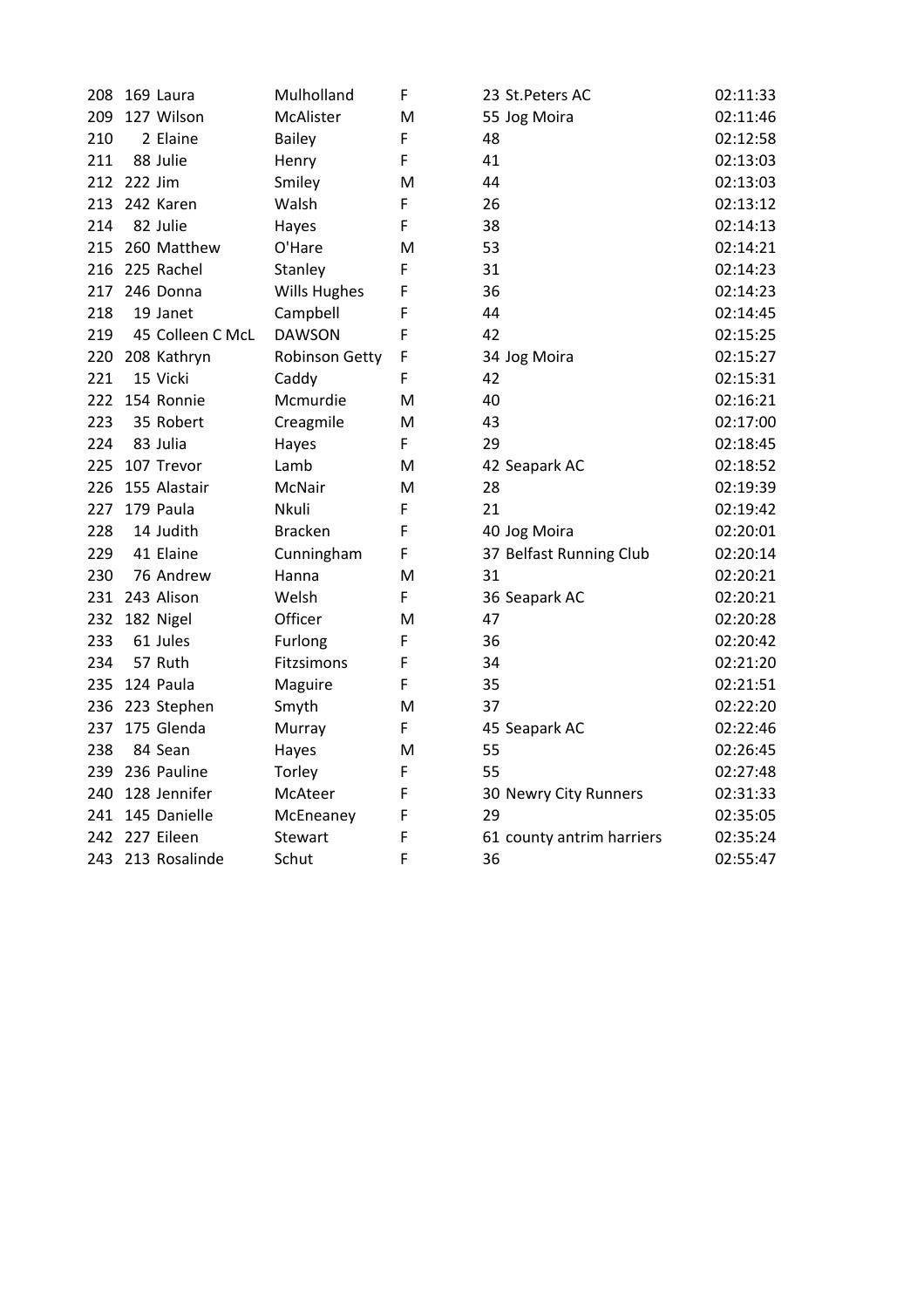| Chiptime Race                  |  |
|--------------------------------|--|
| 01:21:09 Half                  |  |
| 01:21:59 Half                  |  |
| 01:24:01 Half                  |  |
| 01:24:33 Half                  |  |
| 01:25:03 Half                  |  |
| 01:25:52 Half                  |  |
| 01:26:42 Half                  |  |
| 01:27:26 Half                  |  |
| 01:27:44 Half                  |  |
| 01:28:16 Half                  |  |
| 01:28:43 Half                  |  |
| 01:29:31 Half                  |  |
| 01:29:35 Half                  |  |
| 01:30:04 Half                  |  |
| 01:30:27 Half                  |  |
| 01:30:37 Half                  |  |
| 01:30:41 Half                  |  |
| 01:31:10 Half                  |  |
| 01:31:34 Half                  |  |
| 01:32:40 Half                  |  |
| 01:32:36 Half                  |  |
| 01:33:06 Half                  |  |
| 01:33:28 Half                  |  |
| 01:34:53 Half                  |  |
| 01:35:24 Half                  |  |
| 01:35:26 Half                  |  |
| 01:35:27 Half                  |  |
| 01:35:54 Half                  |  |
| 01:36:22 Half                  |  |
| 01:36:35 Half                  |  |
| 01:36:49 Half                  |  |
|                                |  |
| 01:36:59 Half<br>01:37:36 Half |  |
|                                |  |
| 01:37:40 Half<br>01:37:48 Half |  |
| 01:38:11 Half                  |  |
| 01:38:43 Half                  |  |
| 01:38:59 Half                  |  |
| 01:38:56 Half                  |  |
| 01:38:55 Half                  |  |
| 01:39:00 Half                  |  |
| 01:39:19 Half                  |  |
| 01:39:35 Half                  |  |
| 01:40:31 Half                  |  |
|                                |  |
| 01:40:42 Half<br>01:40:58 Half |  |
| 01:41:16 Half                  |  |
|                                |  |
| 01:41:26 Half                  |  |
| 01:41:30 Half                  |  |
| 01:41:48 Half                  |  |
| 01:41:48 Half                  |  |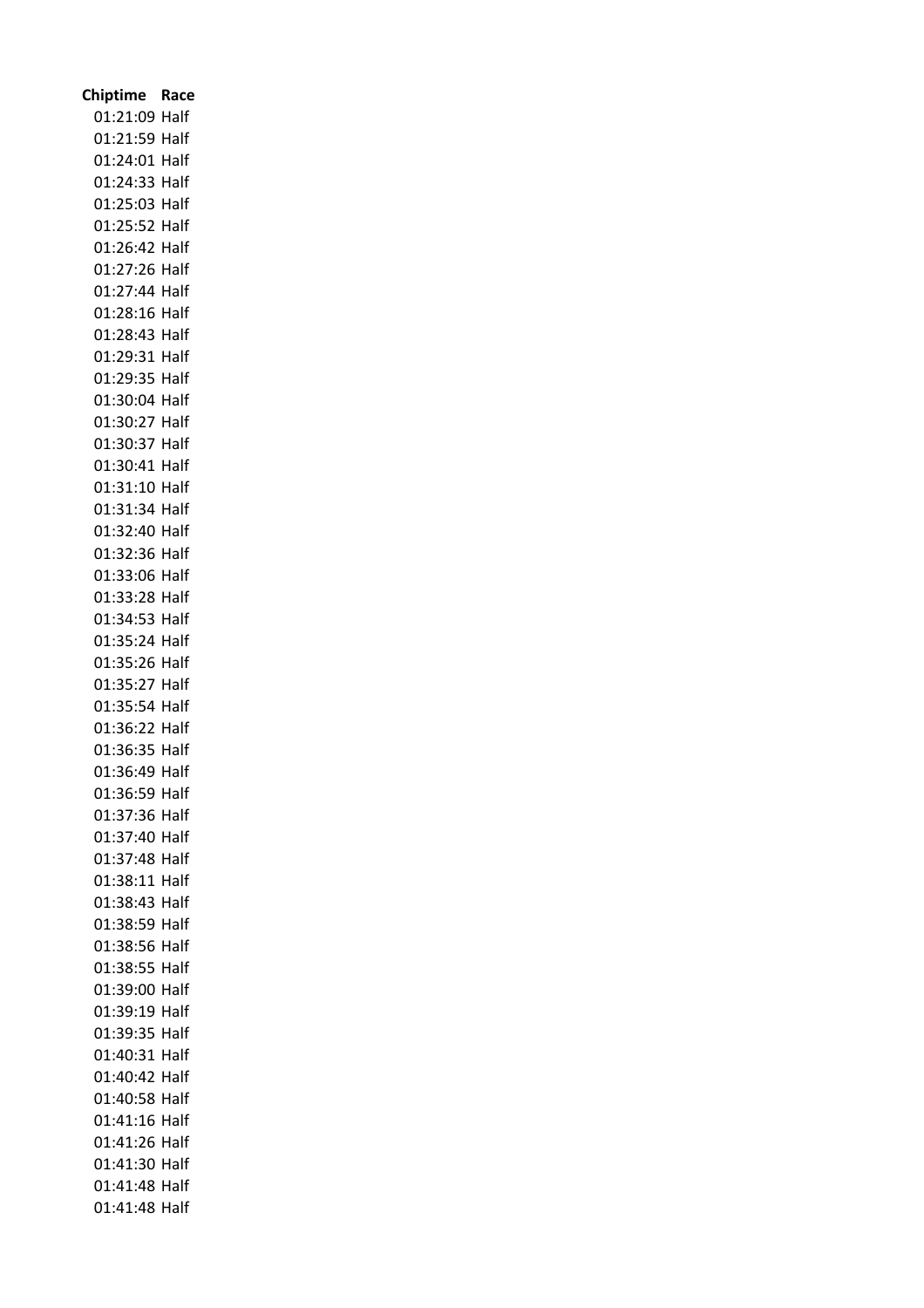01:41:49 Half 01:42:05 Half 01:41:57 Half 01:42:06 Half 01:42:12 Half 01:42:23 Half 01:42:56 Half 01:43:02 Half 01:43:29 Half 01:43:37 Half 01:43:34 Half 01:43:39 Half 01:43:49 Half 01:43:53 Half 01:43:56 Half 01:44:09 Half 01:44:27 Half 01:44:25 Half 01:44:23 Half 01:44:55 Half 01:45:03 Half 01:45:03 Half 01:45:25 Half 01:45:29 Half 01:45:27 Half 01:45:25 Half 01:46:07 Half 01:46:25 Half 01:46:25 Half 01:46:38 Half 01:46:54 Half 01:46:48 Half 01:47:10 Half 01:47:02 Half 01:47:10 Half 01:47:39 Half 01:47:49 Half 01:47:40 Half 01:47:52 Half 01:48:37 Half 01:48:27 Half 02:35:45 Half 01:48:56 Half 01:49:13 Half 01:49:12 Half 01:49:19 Half 01:49:24 Half 01:49:24 Half 01:49:24 Half 01:49:49 Half 01:49:52 Half 01:49:52 Half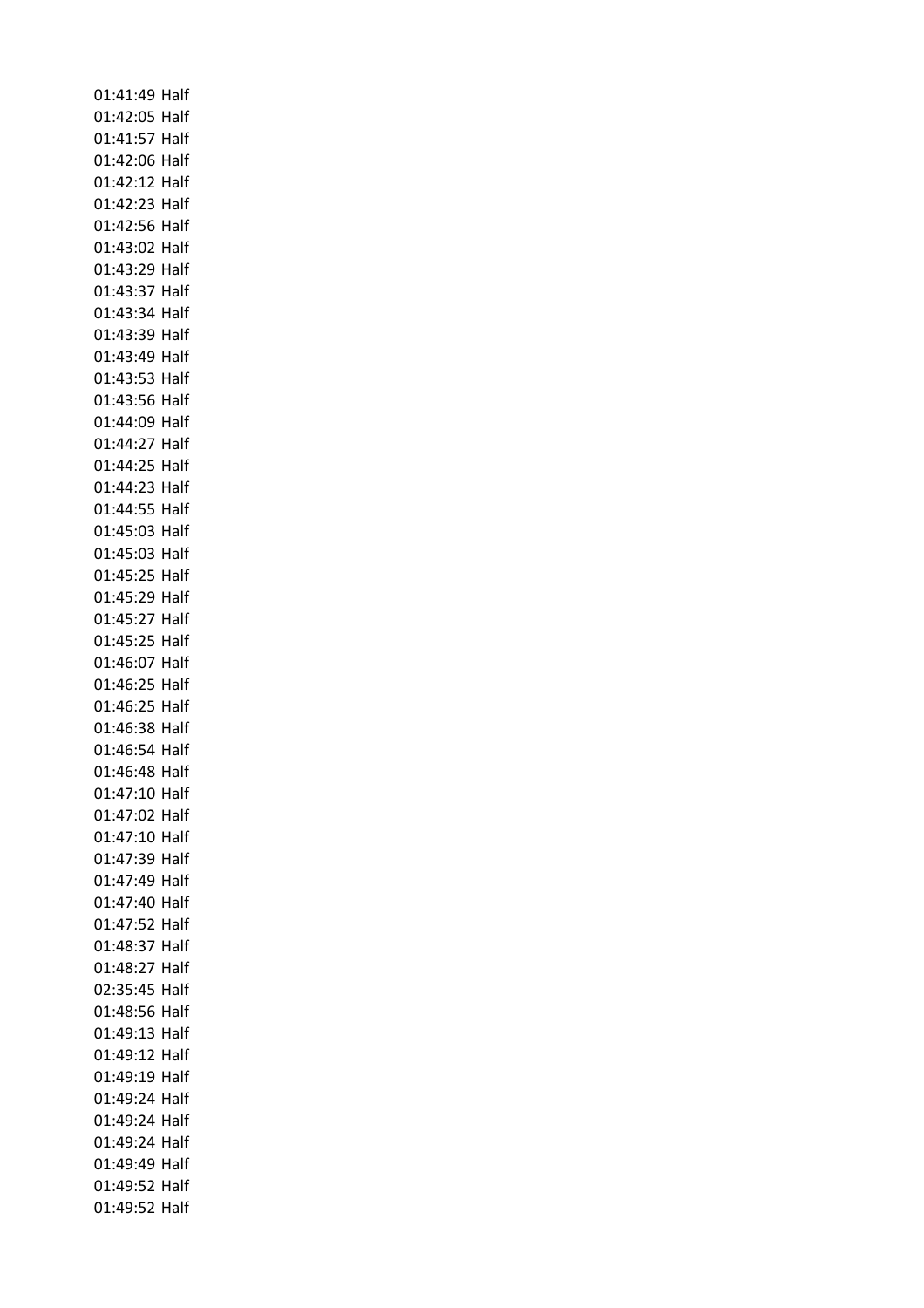01:49:53 Half 01:50:15 Half 01:50:05 Half 01:50:19 Half 01:50:22 Half 01:50:24 Half 01:50:11 Half 01:50:31 Half 01:50:36 Half 01:51:01 Half 01:51:21 Half 01:52:13 Half 01:52:07 Half 01:52:39 Half 01:52:30 Half 01:52:50 Half 01:53:02 Half 01:53:26 Half 01:53:25 Half 01:53:26 Half 01:53:24 Half 01:53:51 Half 01:53:35 Half 01:53:55 Half 01:54:31 Half 01:54:49 Half 01:54:58 Half 01:54:52 Half 01:55:06 Half 01:55:26 Half 01:55:38 Half 01:55:33 Half 01:55:36 Half 01:55:35 Half 01:56:08 Half 01:56:27 Half 01:56:23 Half 01:56:52 Half 01:57:02 Half 01:57:13 Half 01:57:41 Half 01:57:50 Half 01:57:53 Half 01:57:54 Half 01:57:59 Half 01:58:03 Half 01:58:01 Half 01:57:59 Half 01:58:14 Half 01:58:22 Half 01:58:13 Half 01:58:17 Half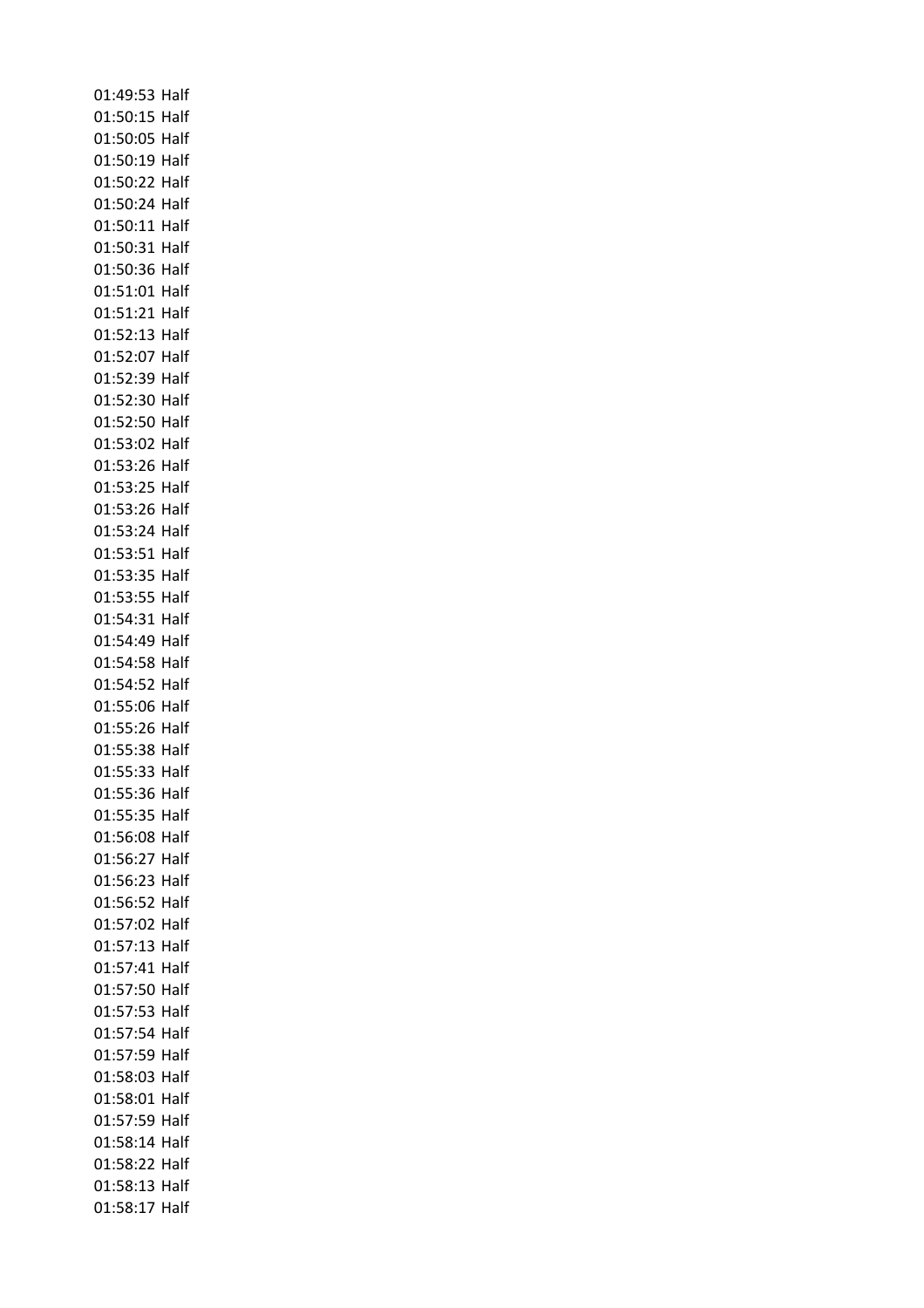01:58:41 Half 01:58:49 Half 01:58:54 Half 01:59:15 Half 01:59:20 Half 01:59:18 Half 01:59:35 Half 01:59:40 Half 01:59:46 Half 01:59:52 Half 02:00:05 Half 01:59:59 Half 02:00:03 Half 02:00:18 Half 02:00:18 Half 02:00:11 Half 02:00:36 Half 02:00:53 Half 02:01:19 Half 02:01:15 Half 02:02:05 Half 02:02:08 Half 02:02:16 Half 02:02:25 Half 02:02:41 Half 02:03:11 Half 02:03:32 Half 02:03:32 Half 02:03:46 Half 02:03:57 Half 02:04:10 Half 02:04:17 Half 02:04:29 Half 02:04:37 Half 02:04:57 Half 02:04:52 Half 02:05:42 Half 02:05:49 Half 02:05:53 Half 02:07:03 Half 02:06:45 Half 02:07:49 Half 02:08:37 Half 02:08:57 Half 02:09:40 Half 02:10:13 Half 02:10:16 Half 02:10:20 Half 02:10:31 Half 02:10:42 Half 02:10:56 Half 02:11:10 Half